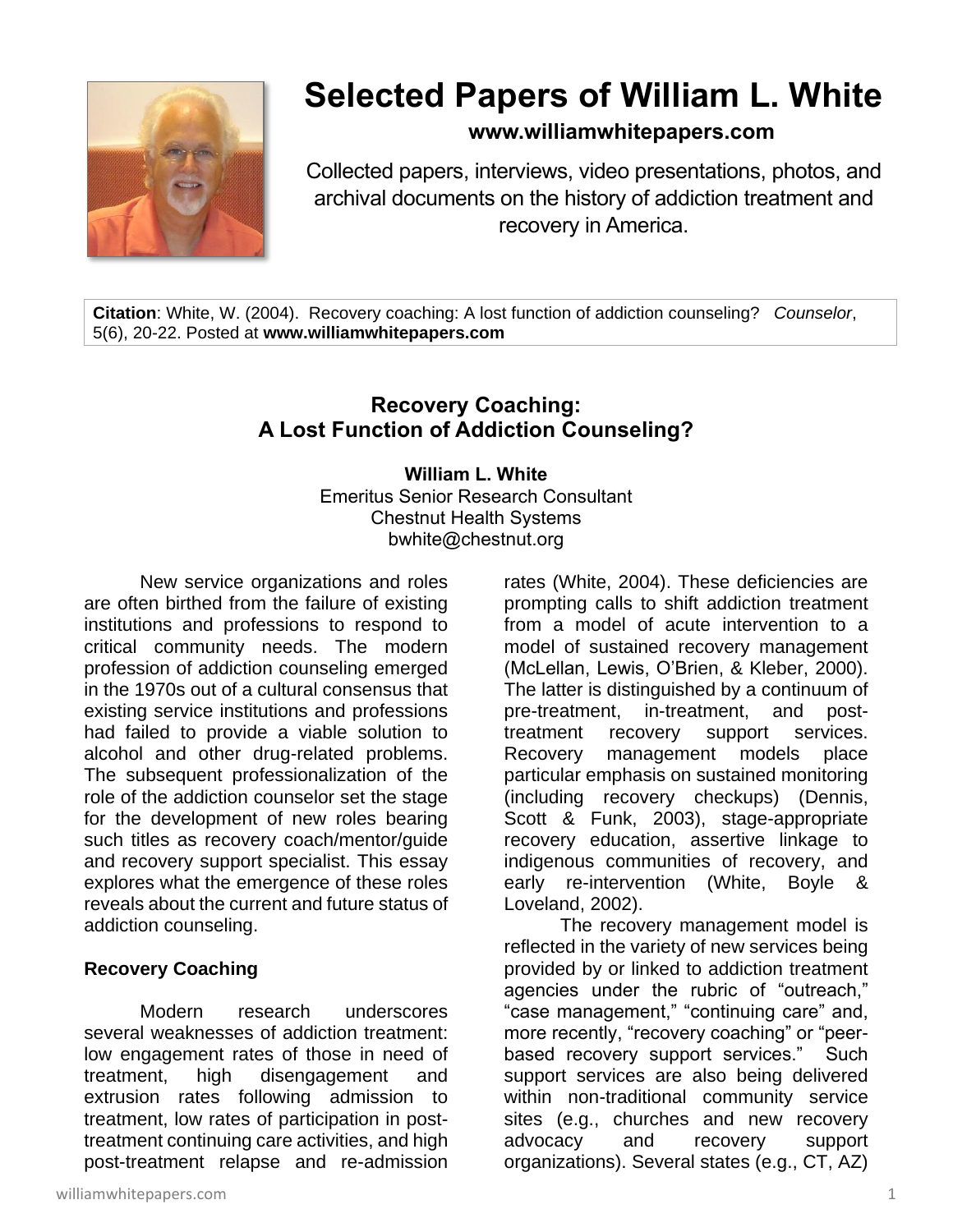are formally integrating recovery support services within their continua of care, while others (e.g., PA) are debating the potential credentialing of these new recovery support specialists.

In service organizations piloting this role, the recovery coach is being described as a:

- motivator and cheerleader (exhibits faith in capacity for change; encourages and celebrates recovery achievements)
- ally and confidant (genuinely cares and listens; can be trusted with confidences)
- truth-teller (provides feedback on recovery progress)
- role model and mentor (offers his/her life as living proof of the transformative power of recovery; provides stage-appropriate recovery education)
- problem solver (helps resolve personal and environmental obstacles to recovery)
- resource broker (links individuals/families to formal and indigenous sources of sober housing, recovery-conducive employment, health and social services, and recovery support)
- advocate (helps individuals and families navigate service systems)
- community organizer (helps develop and expand available recovery support resources)
- lifestyle consultant (assists individuals/families to develop sobriety-based rituals of daily living)
- friend (provides sober companionship).

Readers of *Counselor* will quickly recognize that these functions overlap those of many existing service roles, including the role of addiction counselor. Recognizing this potential for boundary ambiguity and conflict, agencies experimenting with these new roles insist that the recovery coach is NOT a:

- sponsor (does not perform AA/NA or other mutual aid group service work on "paid time")
- therapist/counselor (does not diagnose or "treat" substance use disorders, and does not refer to their support activities as "counseling" or "therapy")
- nurse/physician (does not make medical diagnoses or offer medical advice), or a
- priest/clergy (does not respond to questions of religious doctrine nor proselytize a particular religion/church).

The recovery coach is a non-professional service role. Persons serving as recovery coaches, rather than being legitimized through traditionally acquired education credentials, draw their legitimacy from *experiential knowledge* and *experiential expertise* (Borkman, 1976). Experiential knowledge is information acquired about addiction recovery through the process of one's one recovery or being with others through the recovery process. Experiential expertise requires the ability to transform this knowledge into the skill of helping others to achieve and sustain recovery. Many people have acquired experiential knowledge about recovery, but only those who have the added dimension of experiential expertise are ideal candidates for the role of recovery coach. The dual credentials of experiential knowledge and experiential expertise are bestowed by local communities of recovery to those who have offered sustained living proof of their expertise as a recovery guide (White & Sanders, 2004).

Recovery coaching is at a frontier stage. The role lacks consistent definition and prerequisites across the country. There are potential conflicts with other service roles and voiced concerns about harm that could come to recipients of recovery support services due to incompetence or personal impairment. Orientation, training and supervision protocols are lacking. In short, the role of recovery coach is plagued by the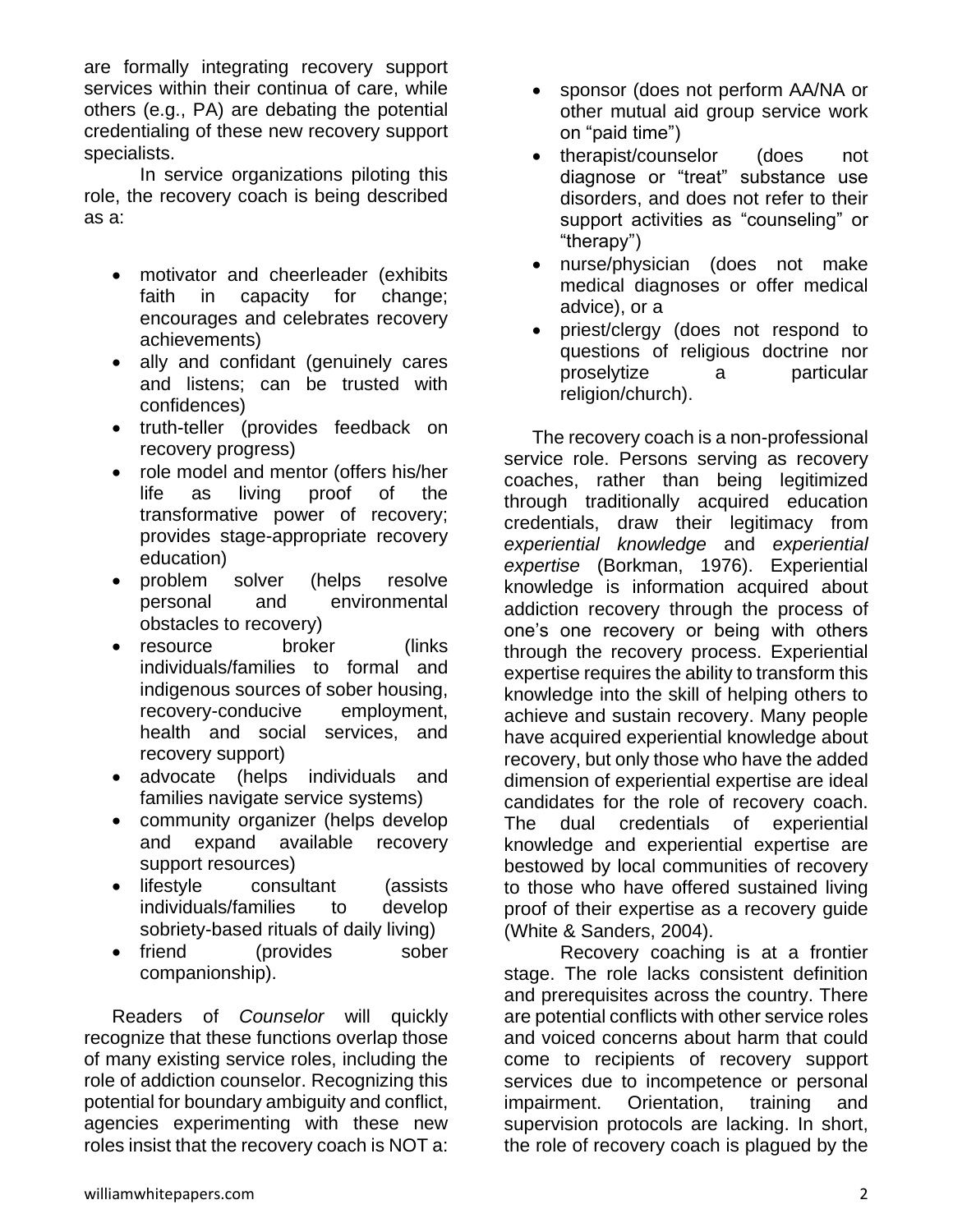same issues that faced an emerging profession of addiction counseling thirty-five years ago.

#### **Recovery Coaching and Addiction Counseling**

Advocacy of a new recovery support role suggests that functions to be performed in this new role are not being adequately provided by addiction counselors or by other service roles. What does the recovery coach provide that is not being provided by the addiction counselor? Here are a few possibilities.

*The Wounded Healer Tradition* The recovery coach role provides a venue to reinvite significant numbers of recovered and recovering people back into service roles within the addictions field. The role revives the field's wounded healer tradition—a tradition eroded through the escalation of educational requirements to enter and sustain one's work as an addiction counselor. This quality forces the question: Have important dimensions of the addiction counseling field been lost as a result of the reduced numbers and professional socialization of recovered and recovering people working in the field.

*The Psychology of Optimism* If there is a psychology of recovery coaching, it is a psychology of hope and strength. This raises the question of whether addiction counseling has become too pathology-focused, and, if so, how the field could recapture the infectious hope out of which it was birthed.

*The Ecology of Addiction and Recovery* The target of the recovery coach's interventions are the client's environment as well as the client's thoughts, feelings and behaviors. This emphasis on nesting recovery within the client's natural environment raises the question of whether the function of addiction counseling has become too imbedded within institutional environments and too detached from community conditions that either support or undermine recovery.

*Knowledge of Cultures of Recovery* The recovery coach role is designed to shift the connection between treatment centers and indigenous cultures of recovery from one of passive referral (e.g., encouragement to attend mutual aid groups) to assertive linkage (guided exposure to multiple local communities of recovery). This raises the question: Is today's more educated addiction counselor less knowledgeable about longterm recovery and indigenous communities of recovery than the "paraprofessional" counselor of the early 1970s?

*Decreasing Power Discrepancy* The recovery coach role offers a relationship that is less hierarchical and less commercialized. This raises the question of whether the therapeutic alliance of addiction counseling has been weakened by the overprofessionalization and overcommercialization of the role of addiction counselor. Have we squeezed the natural juices out of the addiction counselor role, leaving it a more technically proficient but less emotionally authentic shadow of its original?

*Continuity of Contact in a Primary Service Relationship* The recovery coach role offers the person seeking recovery what the addiction counselor cannot: a sustained recovery alliance. As addiction treatment and all levels of care within it have become ever briefer, the question can be raised whether the counselor-client relationship has become so brief that today's counselor has little ability to guide the transition from recovery initiation to recovery maintenance.

# **Closing Reflections**

In some ways we have come full circle. The role of recovery coach contains many essential dimensions of the role of addiction counselor—dimensions that some feel have been lost or diluted. As addiction counseling gets further integrated into (or colonized by) more powerful fields, the recovery coach may become the torch bearer of critical aspects of the specialty knowledge and skill that marked the birth of addiction counseling. What is clear at this moment is that recovery coaches are seeking to meet needs not being addressed within the current rubric of addiction counseling. How these needs are addressed